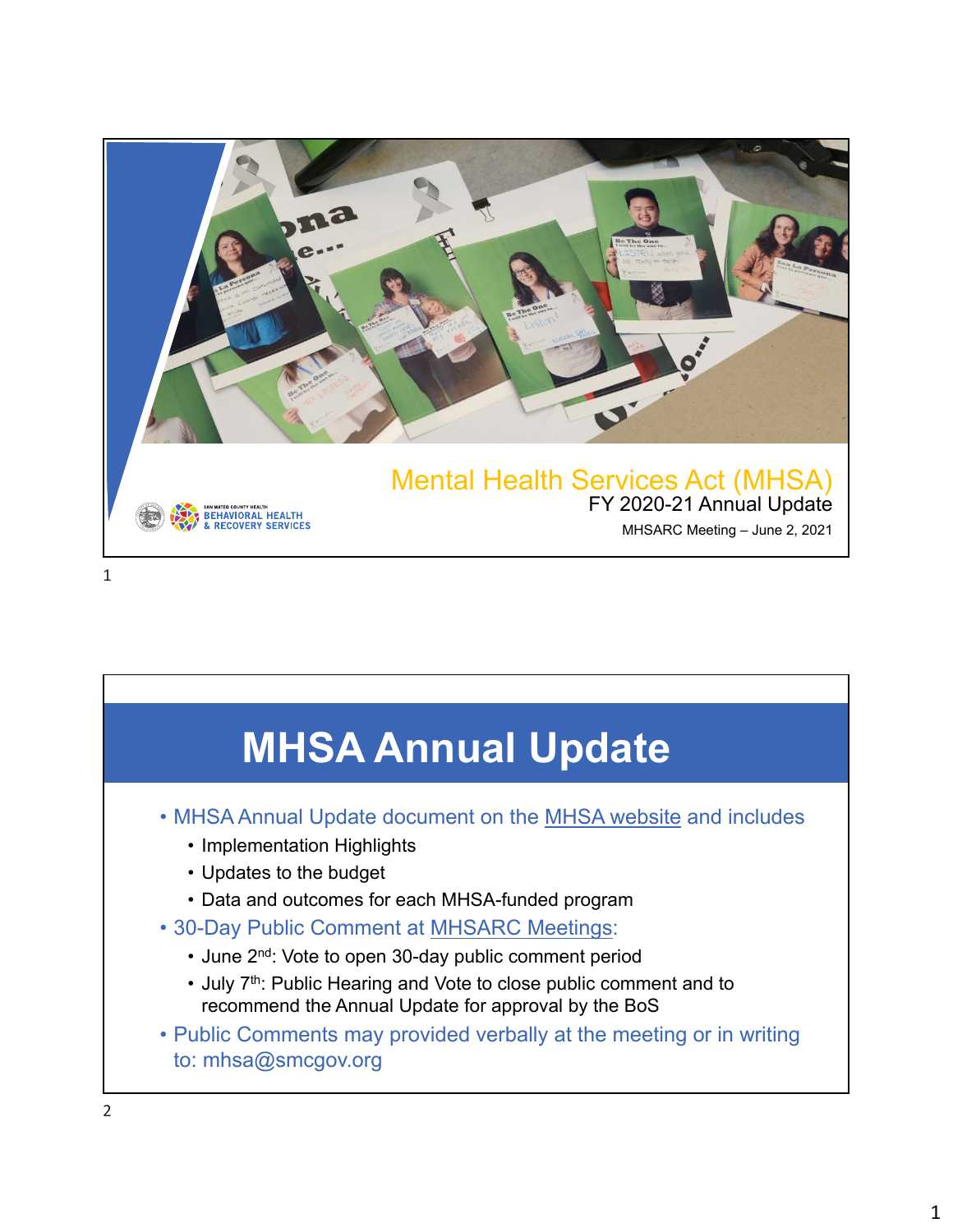## **MHSA Funding Updates**

3



4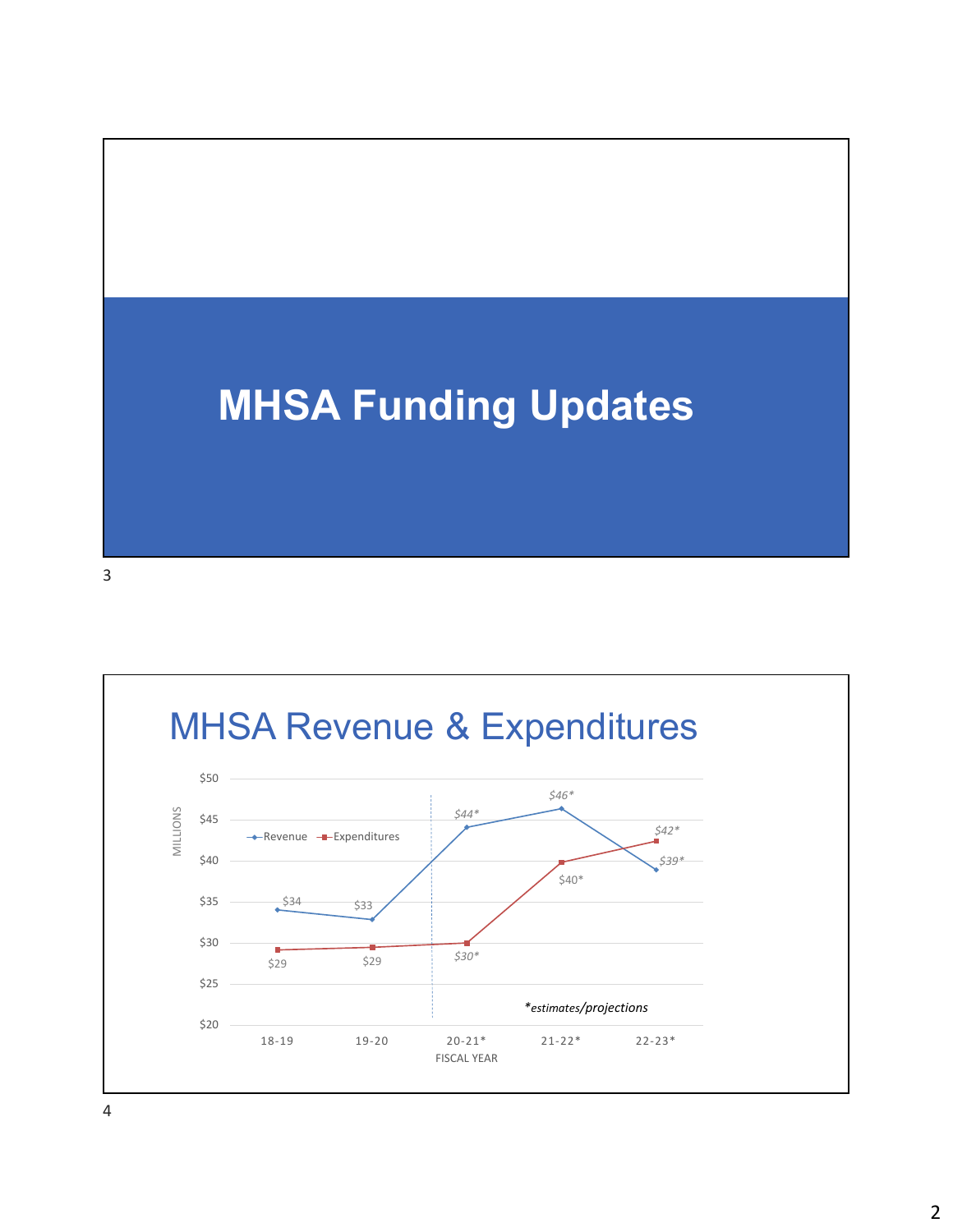

5

| <b>Item</b>                               | <b>FY 2021-22 Amount</b> |
|-------------------------------------------|--------------------------|
| <b>NEW (Housing Initiative Taskforce)</b> | \$2,200,000              |
| <b>NEW Infrastructure Supports</b>        | \$462,500                |
| <b>FSP Match</b>                          | \$1,700,000              |
| <b>Housing Supportive Services</b>        | \$290,283                |
| <b>Client Flex Funds and Stipends</b>     | \$51,000                 |
| <b>Communication Support</b>              | \$75,000                 |
| OASIS, CJ and Pre-to-3 Positions          | \$750,000                |
| <b>AOD - Youth Residential</b>            | \$85,790                 |
| <b>Adult Resource Management</b>          | \$1,037,593              |
| <b>School Based MH Clinicians</b>         | \$500,000                |
| <b>Adult NMT Interventions</b>            | \$200,000                |
| <b>Tech Supports</b>                      | \$330,000                |
| <b>Pride Center</b>                       | \$700,000                |
| Health Ambassador Program-Youth           | \$250,000                |
| <b>Primary Care Interface</b>             | \$1,337,972              |
| <b>TOTAL</b>                              | \$9,970,138              |

## Proposed Ongoing Budget Increases

## • \$13.1M increase over two fiscal years

- Green = new allocations
- Black = BHRS systemic needs
- Red = BHRS systemic needs; new MHSA priorities
- Purple = one-time programs to ongoing

| <b>FY 2022-23 Amount</b> |
|--------------------------|
| \$1,444,188              |
| \$628,318                |
| \$189,313                |
| \$160,896                |
| \$750,000                |
| \$3,172,715              |
|                          |

*See packet of materials provided for specific item descriptions*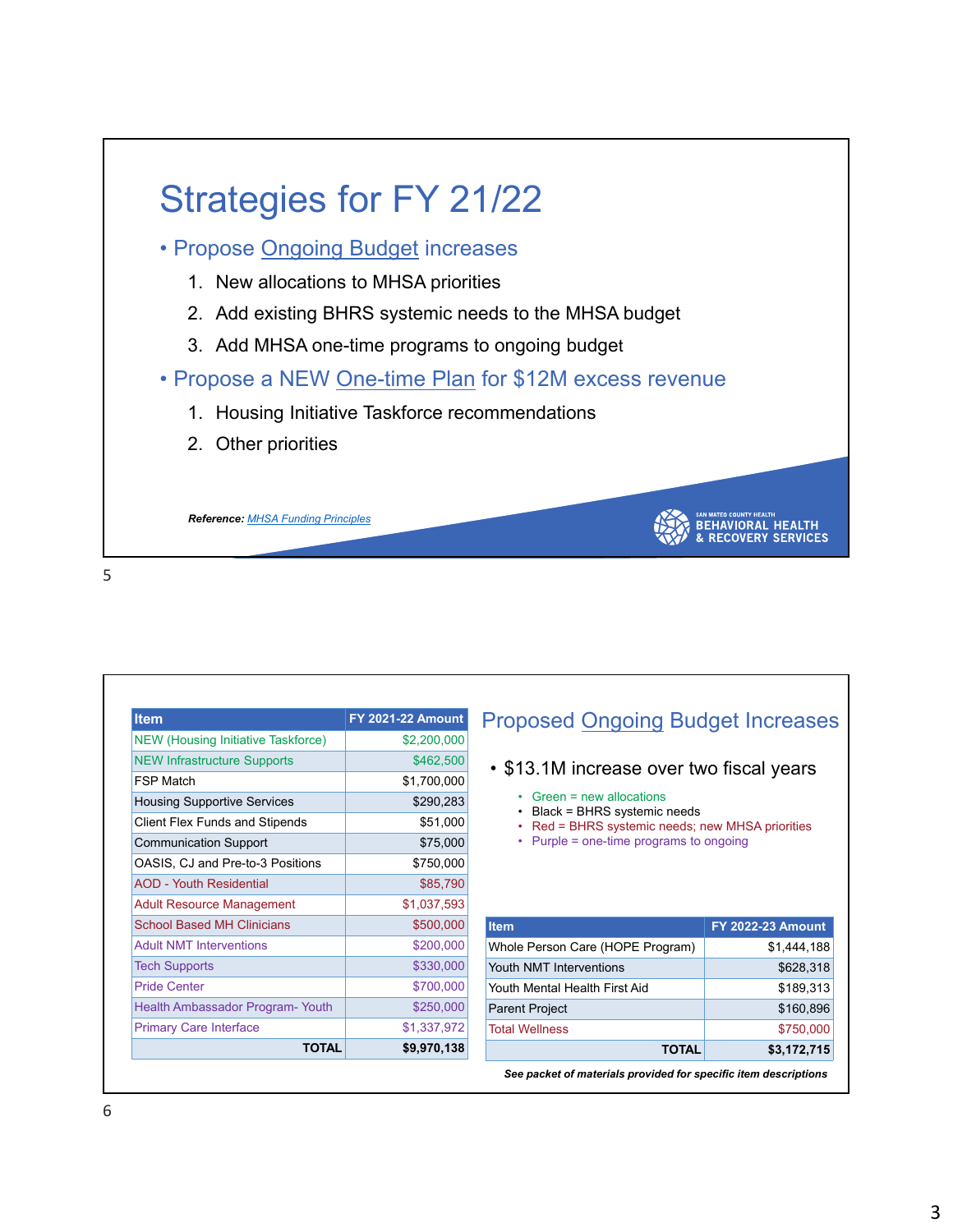

7

## **Implementation Highlights**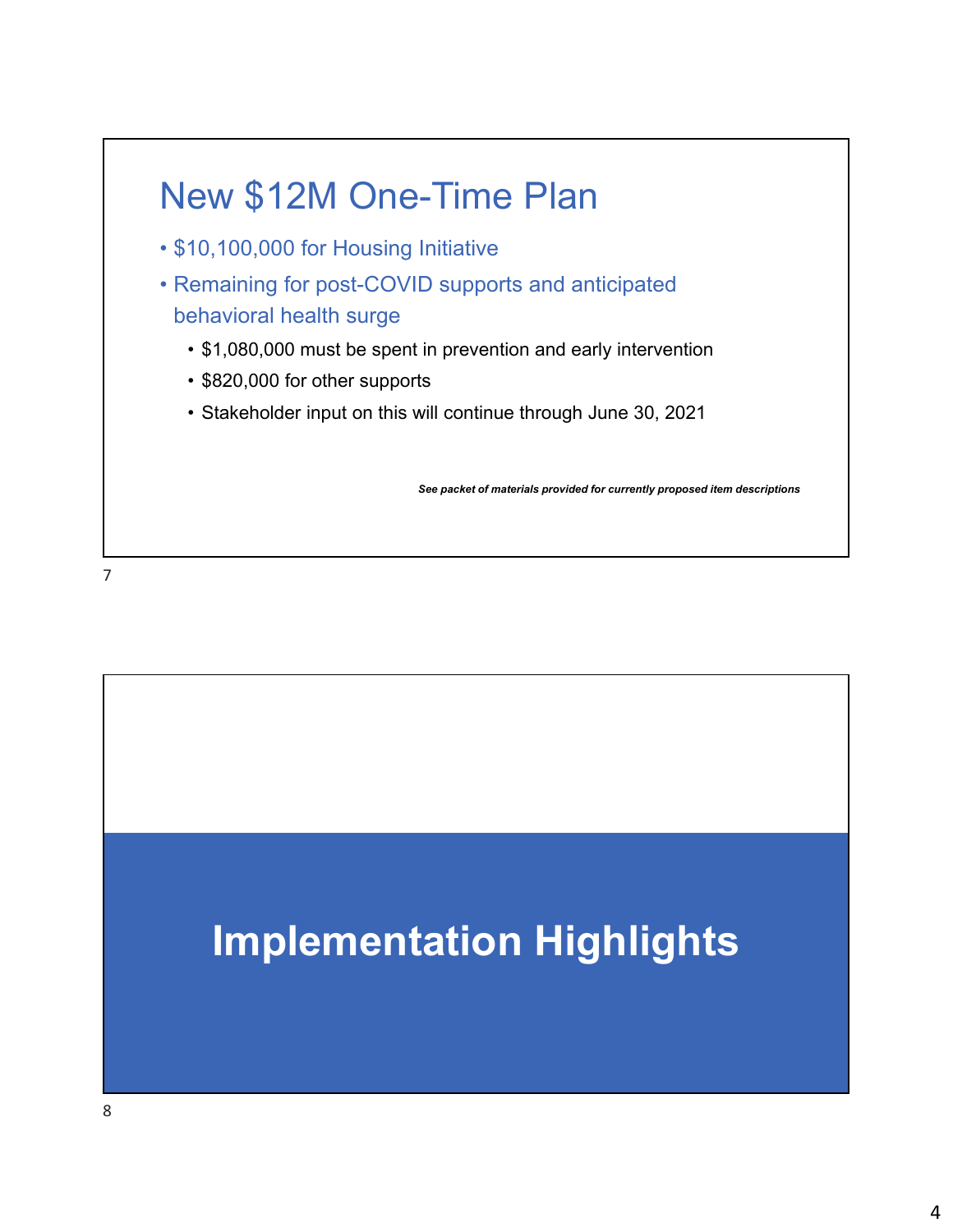